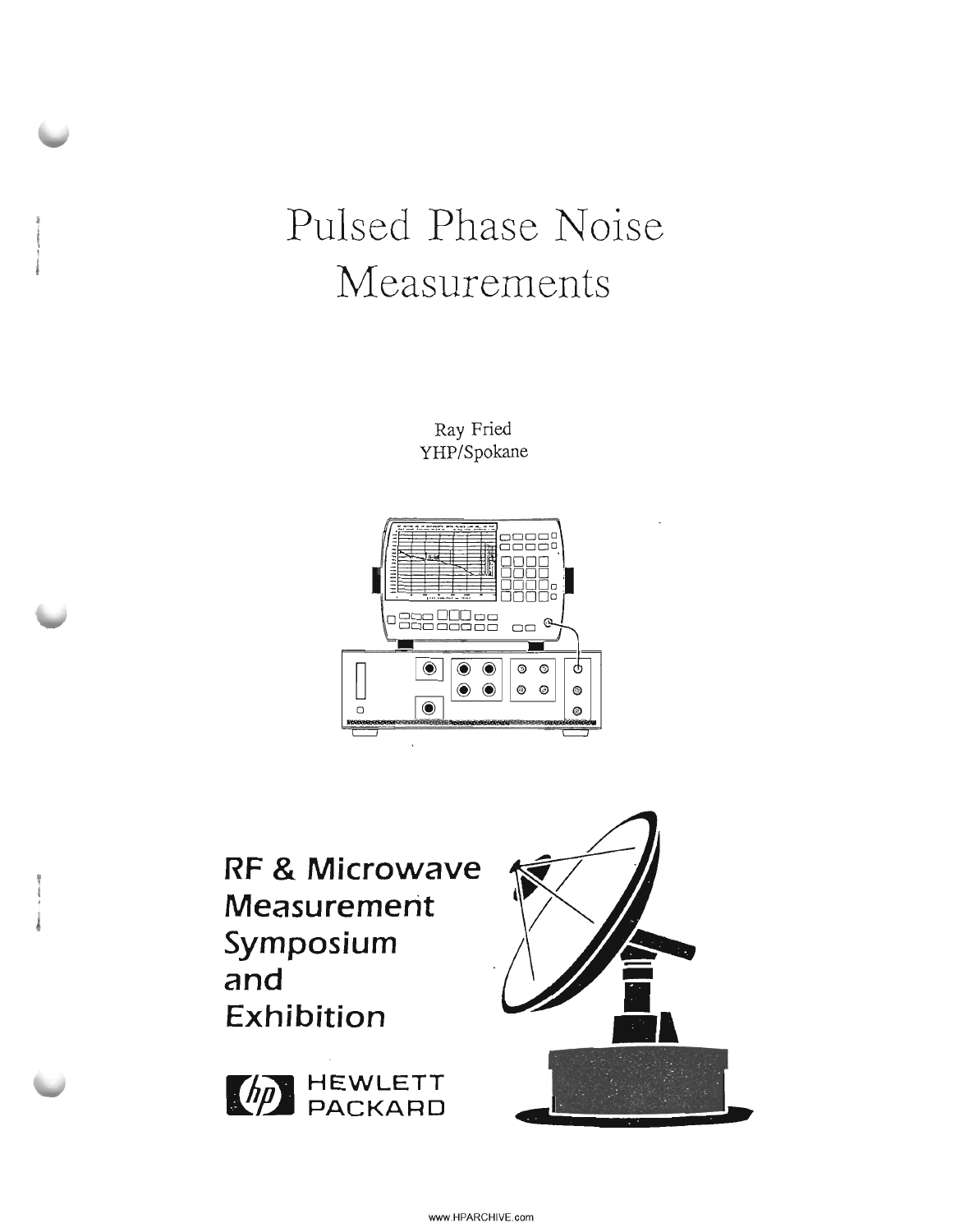# Pulsed Phase Noise Measurements YHP T&M 90 Tokyo/Osaka



This paper discusses Pulsed Phase Noise Measurements. Many of the concepts and solutions presented in this paper were developed and compiled as a result of helping customers make these demanding measurements on state of the art radar systems.

Pulsed noise measurements have traditionally been made with custom test sets. With the introduction of the HP 3048, a general purpose measurement tool now exists.

Note 386. You may find it as useful reference material if you have further interest in this topic. If you have Questions after the paper is given, there will be time for Questions. We would also like to invite you to the Phase Noise Measurement booth space for a demonstration of the hardware after this presentation.

Pulsed Carrier Phase Noise Measurement This is the agenda we will be following.

Agenda

- · Applications
- BasIcs of pulsed carriers
- Umltatlons with makIng pulsed measurements
- Recommended hardware configurations
- 3048A and 11729C capabilities
- Summary

**MCG/Spokane Division** 

**ED HEWLETT** 

- \* First a few comments about applications of pulsed RF carriers
- \* Some brief basics
- \* Limitations with making· pulsed measurements
- \* Recommended hardware configurations
- \* The HP3048 and HP11729C capabilities
- \* Then we will conclude with a summary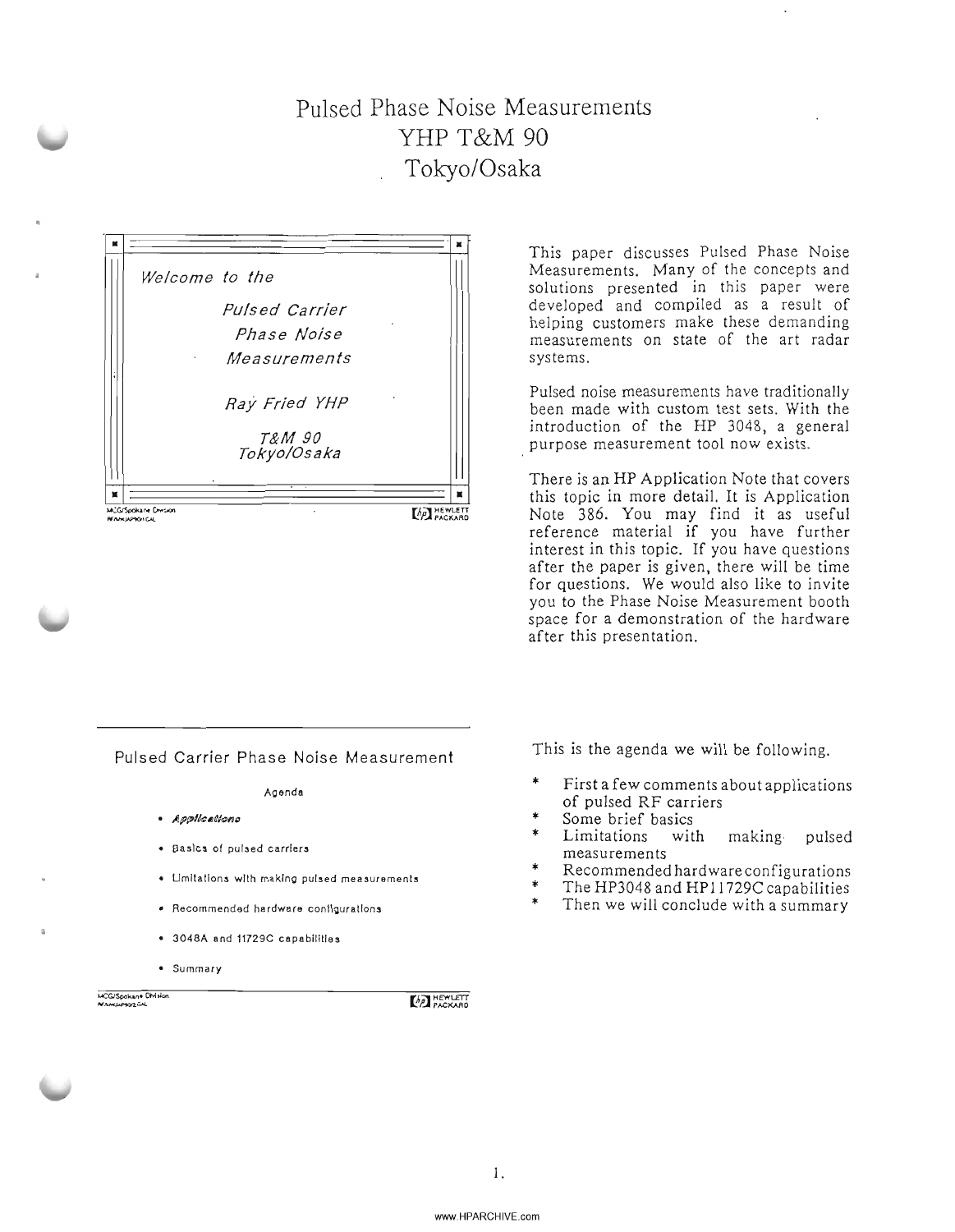

Many radar systems use pulsed technology.

Types such as Range Radars, Coherent, Frequency Agile, Chirp, and Phase Coded to name a few.

These may be ground based or airborne radars.

They may be used for many different applications.

And they cover a wide range of frequencies.





Pulsed Carrier Phase Noise Measurement

#### Agenda

- Applications
- · Bacico of pulced carriers
- Umitations with making pulsed measurements
	- Recommended hardware configurallons
	- 3048A and 11729C capabilities
	- Summary

**HCG/Spokane DMslo** 

**THEWLETT** 

Here is a block diagram of a Radar used for imaging applications. It, like many other radars, uses pulsed technology.

The quality of a pulsed radar systems is often directly related to the noise of the pulsed L.C. In this case, you can see the L.C. chain here. The L.C. phase noise can affect the radars sensitivity & resolution.

Since signal processing components such as amplifiers and pulse modulators can add multiplicative and additive noise to the CW oscillator, it is necessary to measure the noise of the pulsed signal.

Now lets talk about some of the basics of pulsed carriers.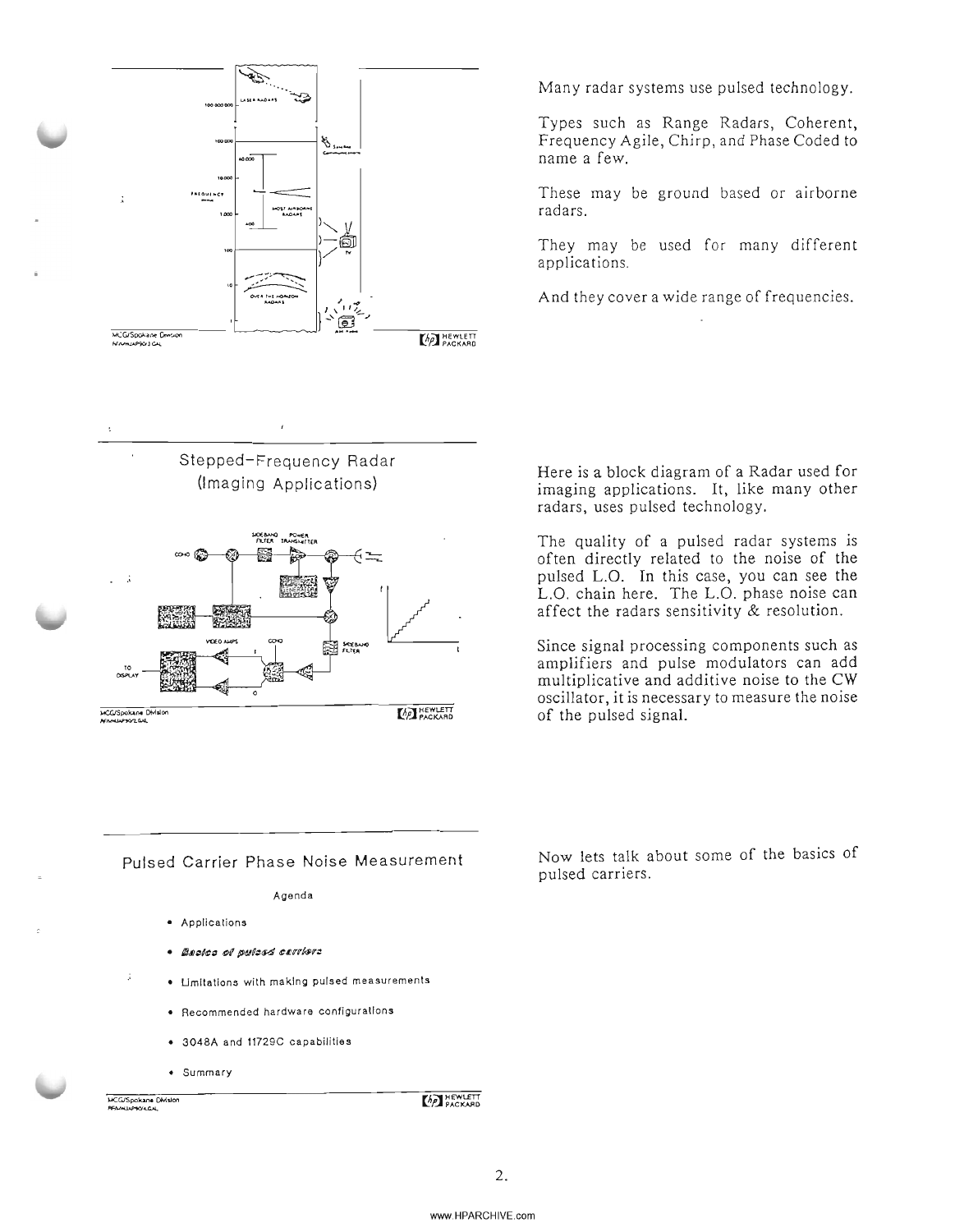



MCG/Spokane Limsie

(AP) HEWLETT

Addition of a Fundamental Cosine Wave and its Harmonics to Form Rectangular Pulses



Periodic rectangular pulse train

MCCUSONAIN CANSON<br>Namusegos.col



**MCGGASLANE Umann**<br>Mann server Call

**(AP)** HEWLETT

(hp) HEWLETT

I will use this slide to establish some terms we will be using. Here we have a repetitive rectangular wave shape.

We will use T to denote the period of the repetitive rectangular waveform and  $\tau$  to denote the pulse duration.

This slide should remind you of the harmonic content of a periodic rectangular waveform.

As you know, any repetitive wave shape can be represented by a fundamental signal of frequency 1/T, its harmonics and possibly a DC term. Of course, relative phase and magnitude and harmonic number are important parameters as one attempts to describe a repetitive waveform by it's harmonics.

If we observe a repetitive rectangular signal in the frequency domain we would note spectral lines spaced in frequency at harmonics of 1/T. The amplitude of the successive harmonics follow the SinX/X function which is the Fourier transform of this rectangular function. The envelope of the harmonics go through zero magnitude points at frequencies that are multiples of the reciprocal of the pulse width.

Of course we are assuming a perfect rectangular waveform, that is, one that has zero rise and fall time and no ringing.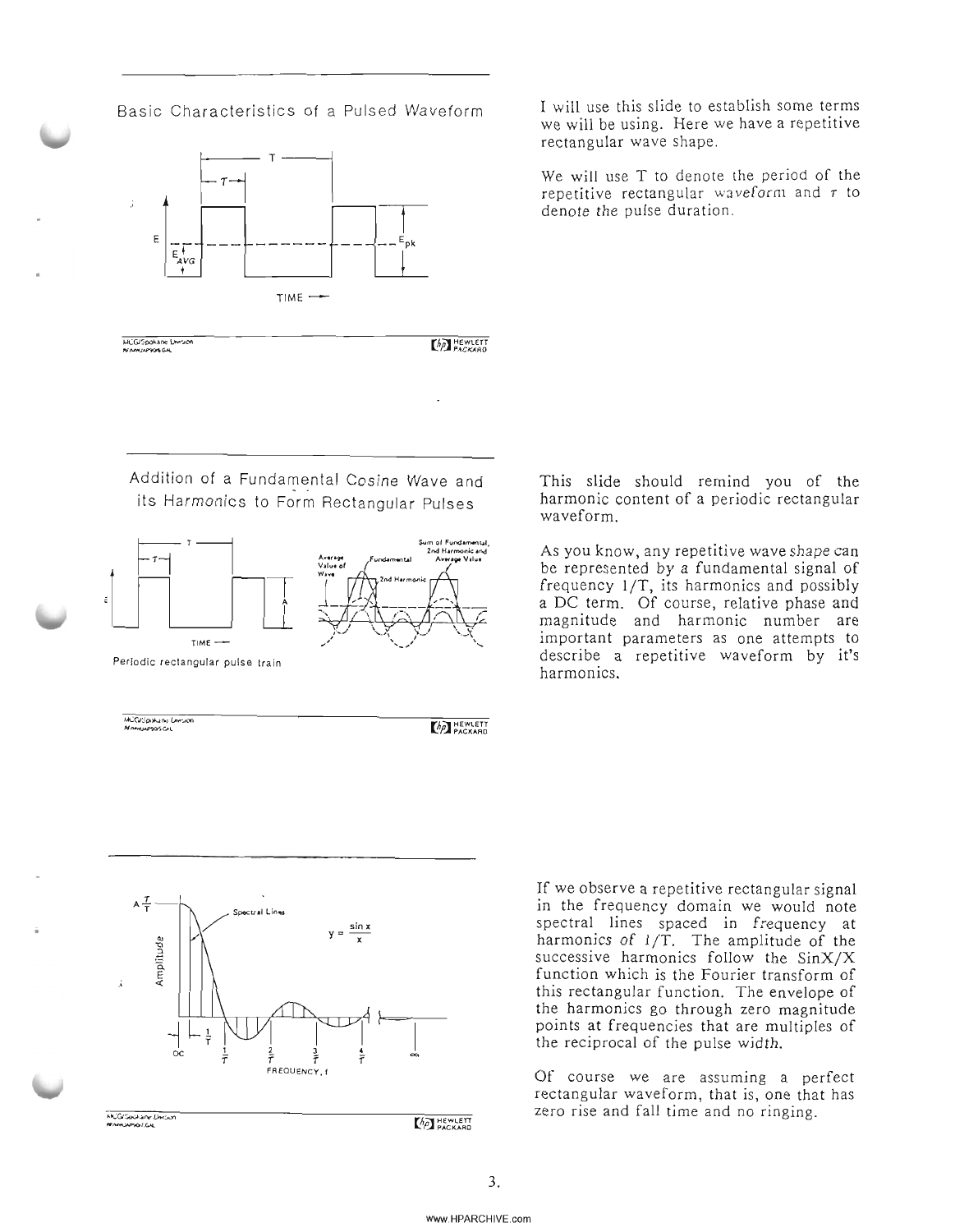Multiplication of a CW Carrier by a pulsed Waveform Results in a Pulsed Carrier



MCG/Spokani, Division **NONIGONACHI** 

**ED HEWLETT** 

In reality the pulsed carrier output is generated by multiplying a CW carrier signal by a rectangular base band signal.

It is important to note the pulse to pulse phase continuity resulting from this configuration. This phase continuity is important.

If it were not for this continuity, there would be large pulse to pulse phase steps or phase jitter. This jitter would likely mask the noise spectra we are attempting to measure.

Also from a baseband noise measurement point of view, we will find it necessary to maintain phase quadrature in the phase noise measuring system. This steady state phase quadrature condition would not exist if there was not pulse to pulse phase continuity.

Basic Characteristics of a Pulsed Carrier



MCG/Spokane Dlvlalon ,......,.,..,..,... IT.'I HEWLETT I.:ZAI PACKARD

At this point we must introduce additional terms,

- Carrier Frequency a)
- b) PRF (Pulse Repetition Frequency)
- $\sum$  Duty cycle (ratio of  $\tau$  to the Interpulse period) expressed in %
- d) Peak power
- e) Average power = peak power  $X$  duty cycle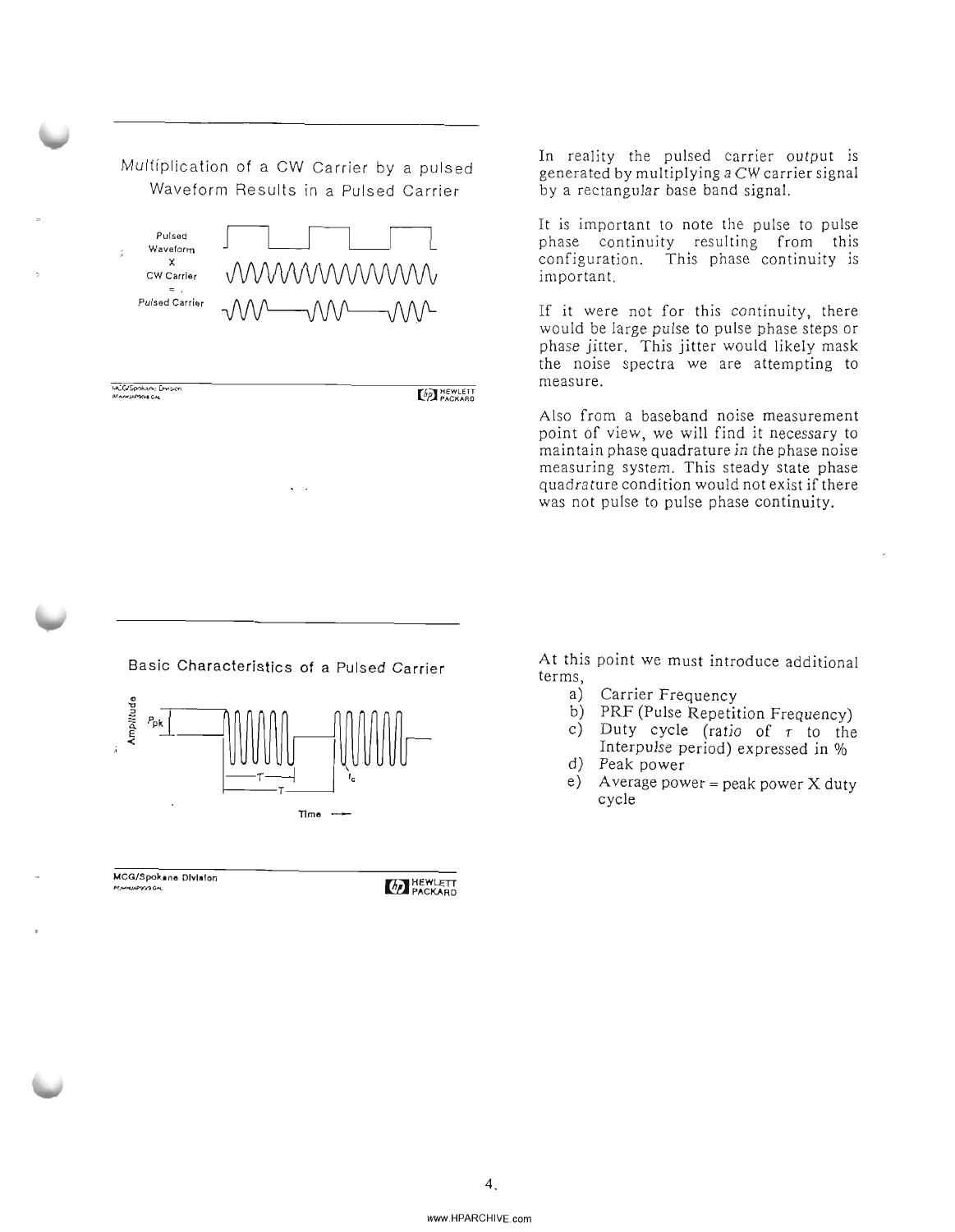

Now lets look in the frequency domain at this pulsed carrier signal.

Note the Pulsed Carrier spectrum is that of the base band wave shape convolved with the CW carrier spectrum.

Also note the PRF spaced components and the signal null at  $1/r$ .

Lets now focus our attention on how pulse modulation affects the phase noise of the carrier.



When the CW carrier is pulse modulated, each spectral component carries the information or noise modulation that was present in the original CW frequency. This then effectively lays the spectrum over itself with a frequency offset which effectively adds noise around the carrier. In effect, noise at any offset from the original CW carrier will re appear within  $+/-$  PRF/2 of the original CW signal.

Note that these noise components will be reduced in amplitude by the SinX/X relationship of the pulse modulating signal. This added noise component will be significant if the spectrum of the CW signal does not roll off with increasing offset and if the pulse width is relatively short (null occurs at large offsets). If the pulse width is short, there will be many spectral lines that add to the fundamental component.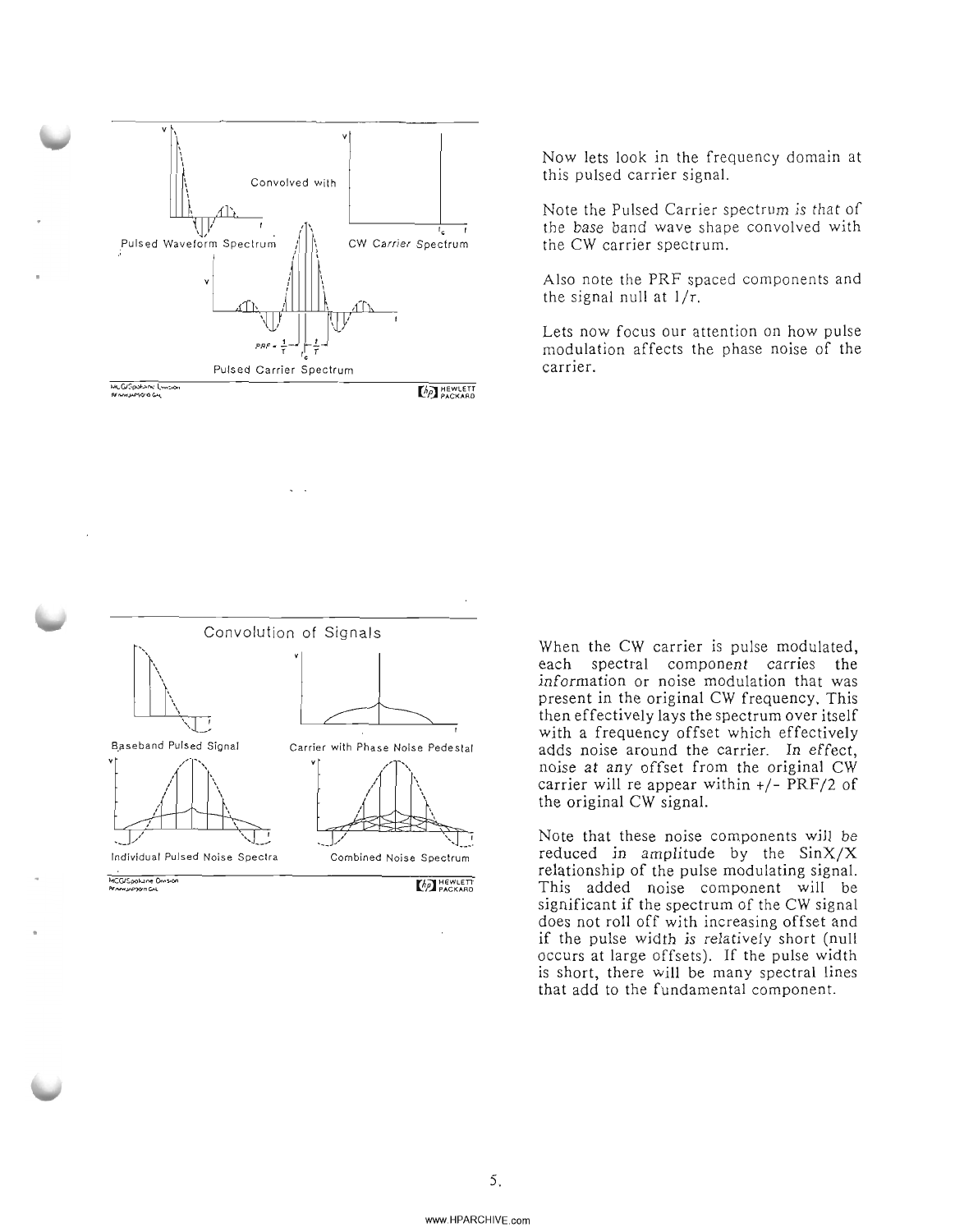### Pulsed Carrier Phase Noise Measurement

Agenda

- Applications
- Basics ot pulsed carriers
- Umittions with making pulsed measurements

 $\ddotsc$ 

- Recommended hardware configurations
- 3048A and 11729C capabilities
- Summary

**CG/Spokane Division** 

 $\epsilon$ 

**AP HEWLETT** 

Now lets look at some of the measurement limitations when making pulsed noise measurements.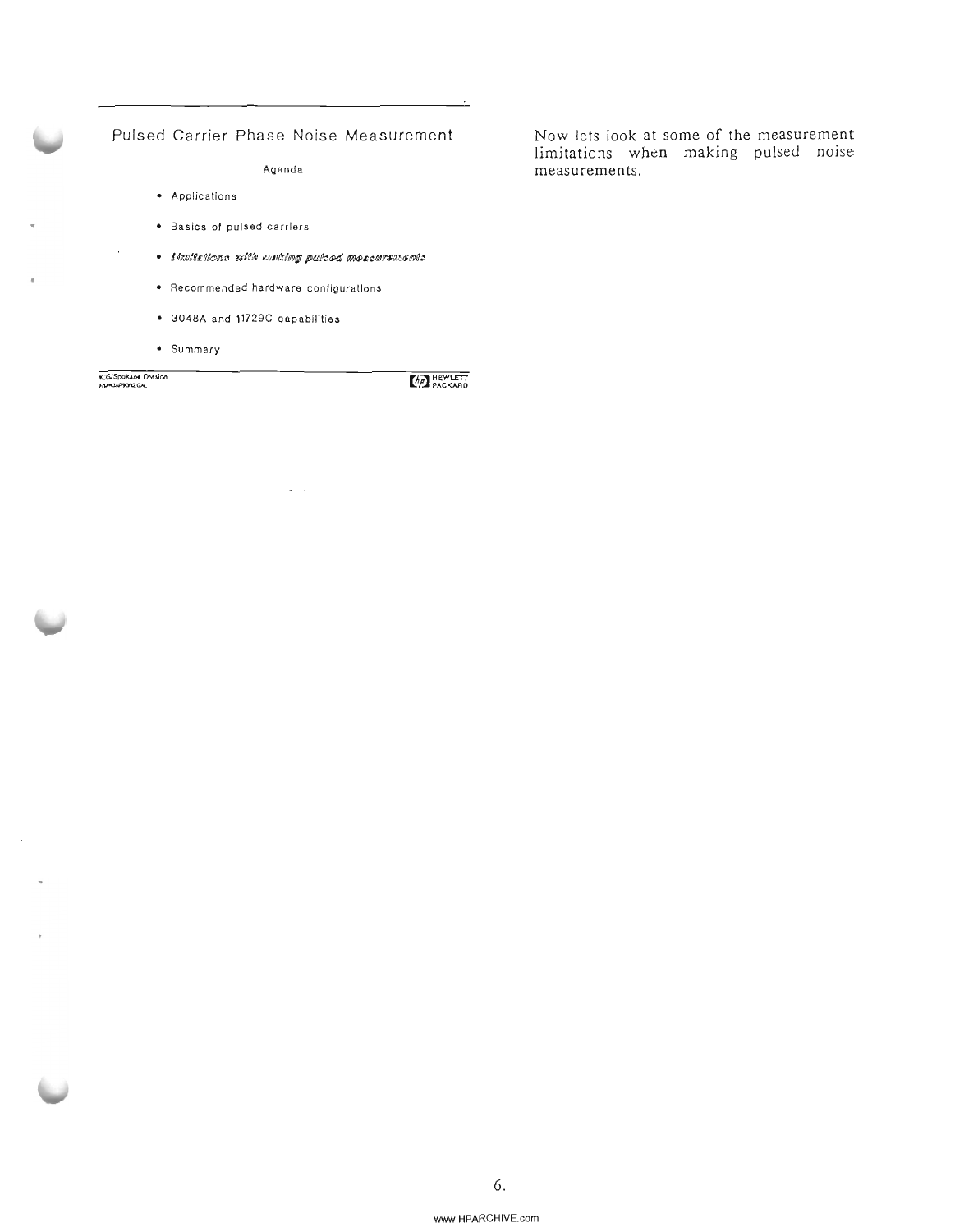



**MCG/Spokane Crission**  $\frac{1}{2}$ 

**EMPLETT** 

Phase Detector This is a very common phase noise measurement configuration. It uses a phase detector to convert phase fluctuations to voltage fluctuations. These voltage fluctuations are then displayed on a baseband spectrum analyzer. Typically, a diode balanced mixer is used as the phase detector as it has low residuals, rejects amplitude modulation components and works with relatively high power. Furthermore wideband units are readily available.

> However the use of a mixer for a phase detector does require the filtering off of the mixer input frequencies and sum frequency at the output. Therefore a LPF is used. Because baseband analyzers do not have low noise figure front ends, a LNA is typically used.

> One necessary condition of this approach is that the mixer must be held in phase quadrature. This can be accomplished by feedback to one of the sources (A or B). A phase quadrature condition results in a maximum phase detector coefficient, and minimum amplitude detection coefficient.

> In reality, if we were to feed the mixer (phase detector) output to one of the YCOs, we would have a phase locked loop using one of the sources as the VCO, and the mixer as a phase detector. This locked loop would then maintain phase quadrature even though there is a tendency for the sources to drift in frequency.

> In this measurement setup, the system sensitivity is determined by the "phase detector coefficient" and the LNA noise figure. A high phase detector sensitivity results in greater system sensitivity and improved dynamic range.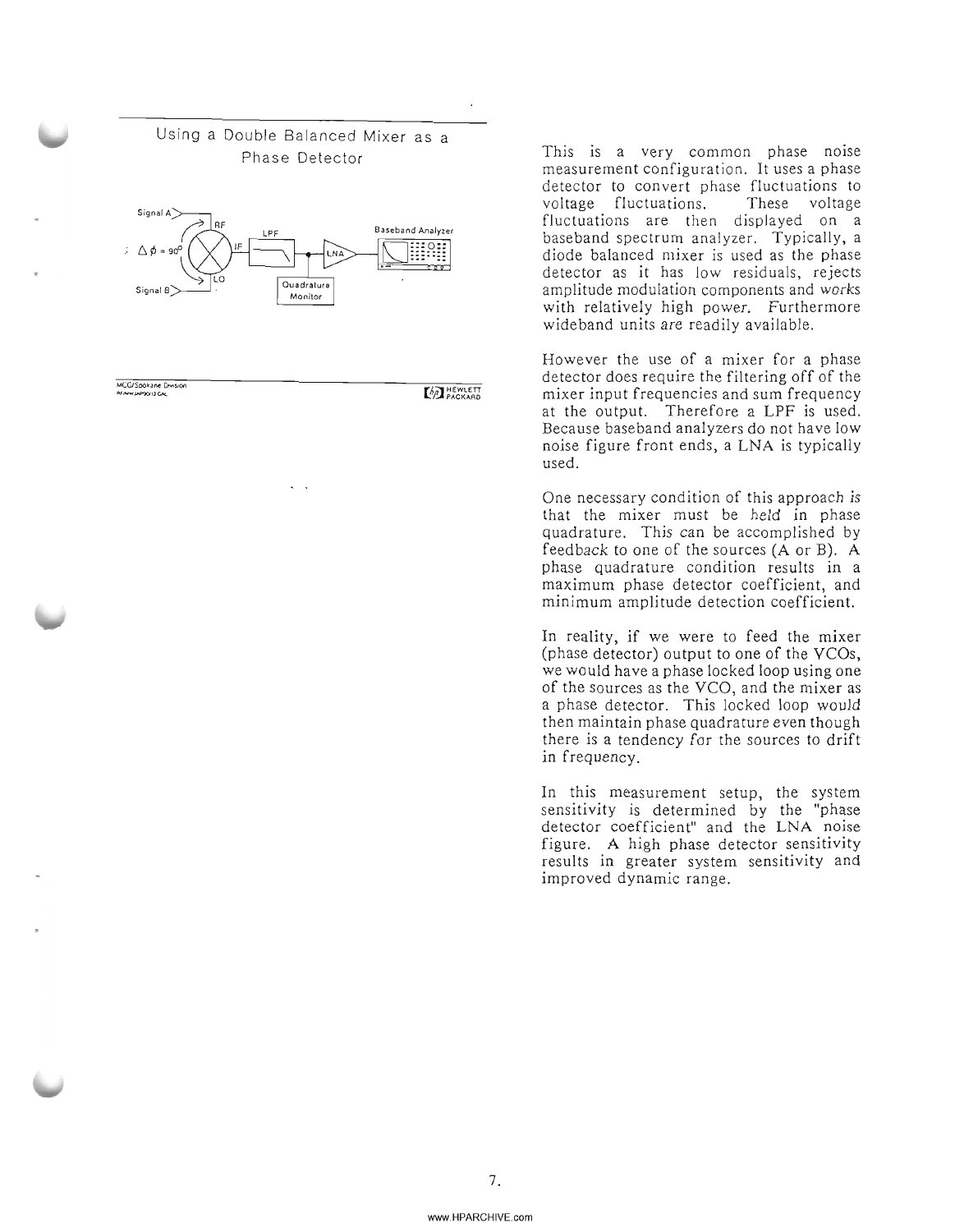

The phase detector output voltage looks like this after low pass filtering. The detector output voltage magnitude is a function of the instantaneous delta phase and the phase detector coefficient. The phase detector output is a continuous signal. In a pulsed carrier measurement however, things are different.



MCG/Spokane Division **REGISPORATION CONTROLS IN THE SECOND AND REWLETT AND REWLETT AND REWLETT AND REWLETT AND REWLETT AND REWLETT** 

In this case, the detector output is "sampled". It is not continuous. The output is present only over a portion of the time, that is only when the carrier is present.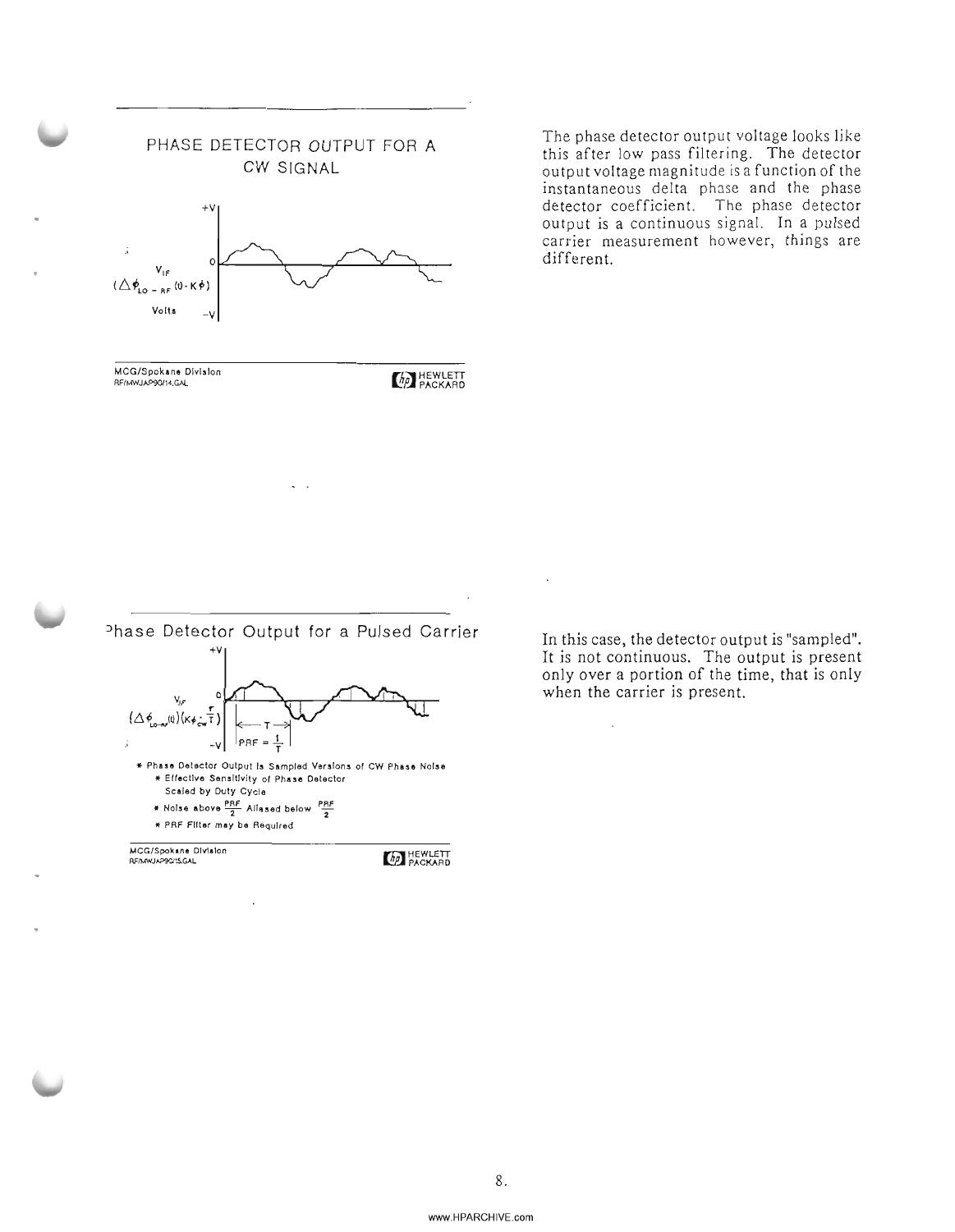#### Effects of Measuring Noise On Pulsed Carriers

- ® Reduced Measurment Dynamic Range
- ® Limited Measurment Offset Range
- \* Folding of Noise at Large Offsets to the Carrier
- \* PRF Feedthrough
- \* Mixer DC Offset Lack of Quadrature
- \* Limited Tuning Range

YHP **\T&M9O\RF\_,**

**ED HEWLETT** 

This produces a number of effects. We will discuss several of them.

> a) Reduced measurement dynamic range. This will result because the phase detector sensitivity is effectively scaled, or reduced by the duty cycle. This reduction in phase detector sensitivity directly reduces the measurement sensitivity thereby increases the measurement noise floor and ultimately reduces the measurement dynamic range. A 10 % duty cycle increases the noise floor by 20 dB which in turn reduces the dynamic range by 20 dB as compared to a CW measurement.

> > Another cause of dynamic range reduction is self demodulation of the L.O. This can be a significant problem at small duty cycles since the desired signal is present for only a small portion of the time and the L.O. can demodulate itself during the entire period thus becoming a major factor in noise contribution.

b) The second effect of this sampled measurement is described by sampling theory. If a band limited signal is sampled with equal spaced time samples, it can be recovered by low-pass filtering if the fundamental frequency of the sampling process is greater than twice the highest frequency present in the band limited signal. Since the phase noise of a CW carrier is not band-limited, it is being undersampled. Therefore measurements made at large frequency offsets are redundant with lower offsets.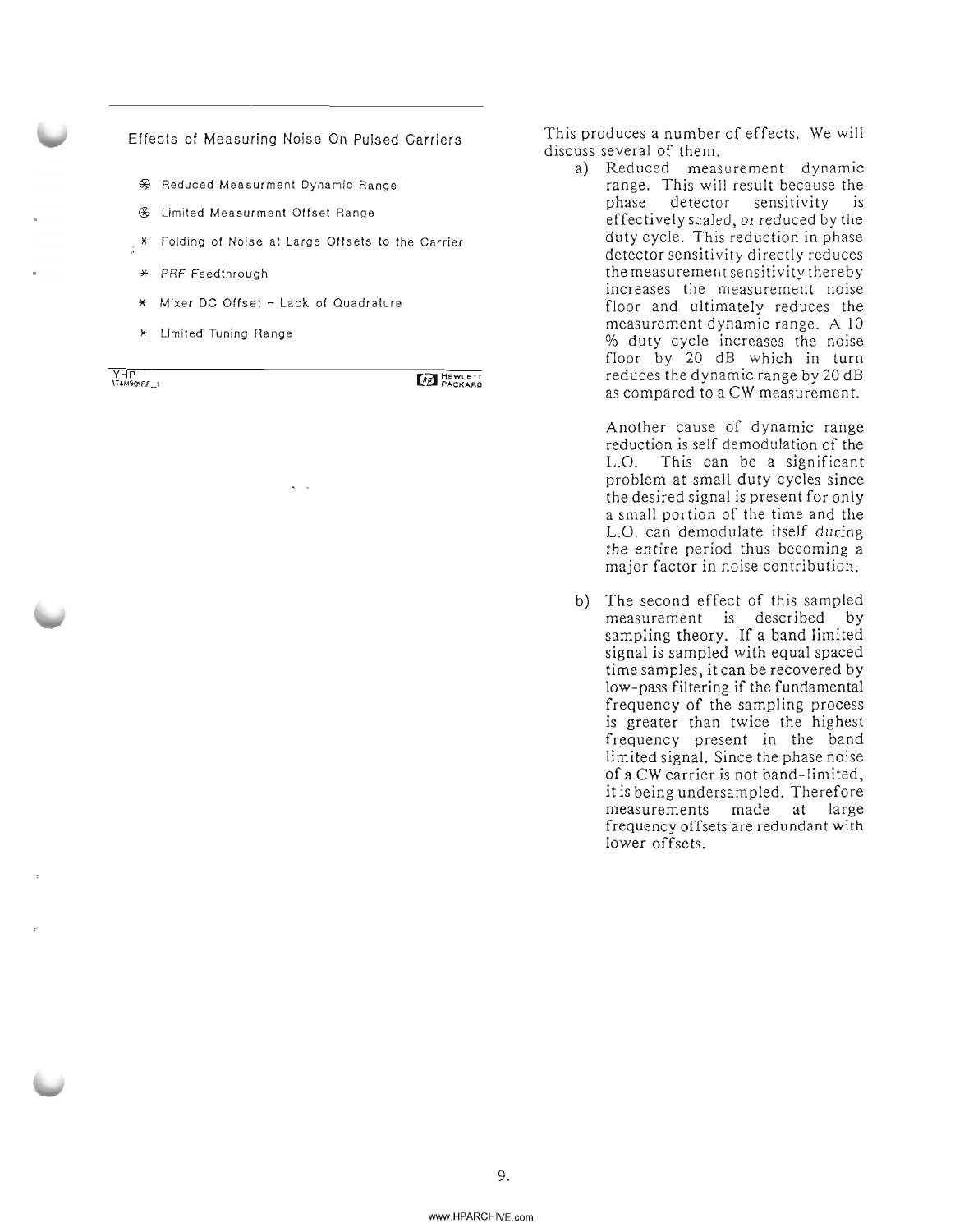

The limitation of measurement offset range has been graphically illustrated in this slide. Notice a signal  $X(\omega)$  with its sidebands. Also notice the sample rate. Notice that if we attempt to make measurements at offsets greater than  $(\omega_s)/2$  we simply are measuring the same noise as we did slightly below  $(\omega_s)/2$ . In other words we effectively cannot learn more about the noise profile by measuring at offsets greater than PRF/2.

Effects of Measuring Noise On Pulsed Carriers

- \* Reduced Measurment DynamIc Range
- Limited Measurment Offset Range
- $\frac{1}{2}$   $\circledast$  Folding of Noise at Large Offsets to the Carrier
- ® PRF Feedthrough
- ® Mixer DC Offset Lack of Quadrature
- \* LImited Tuning Range

YHP

**MENGETT** 

Noise at larger offsets is folded near the carrier - into the measurement range. As we mentioned before, the contribution of this effect depends on the duty cycle and the noise spectra. In general we can estimate the noise will be degraded by 10 log base 10 of the number of spectral lines within the first null.

PRF feedthrough will be present. This can overload the LNA which would result in useless measurements. In any case, PRF energy will be apparent on the measurement output plot.

Mixer DC Offset may be a problem.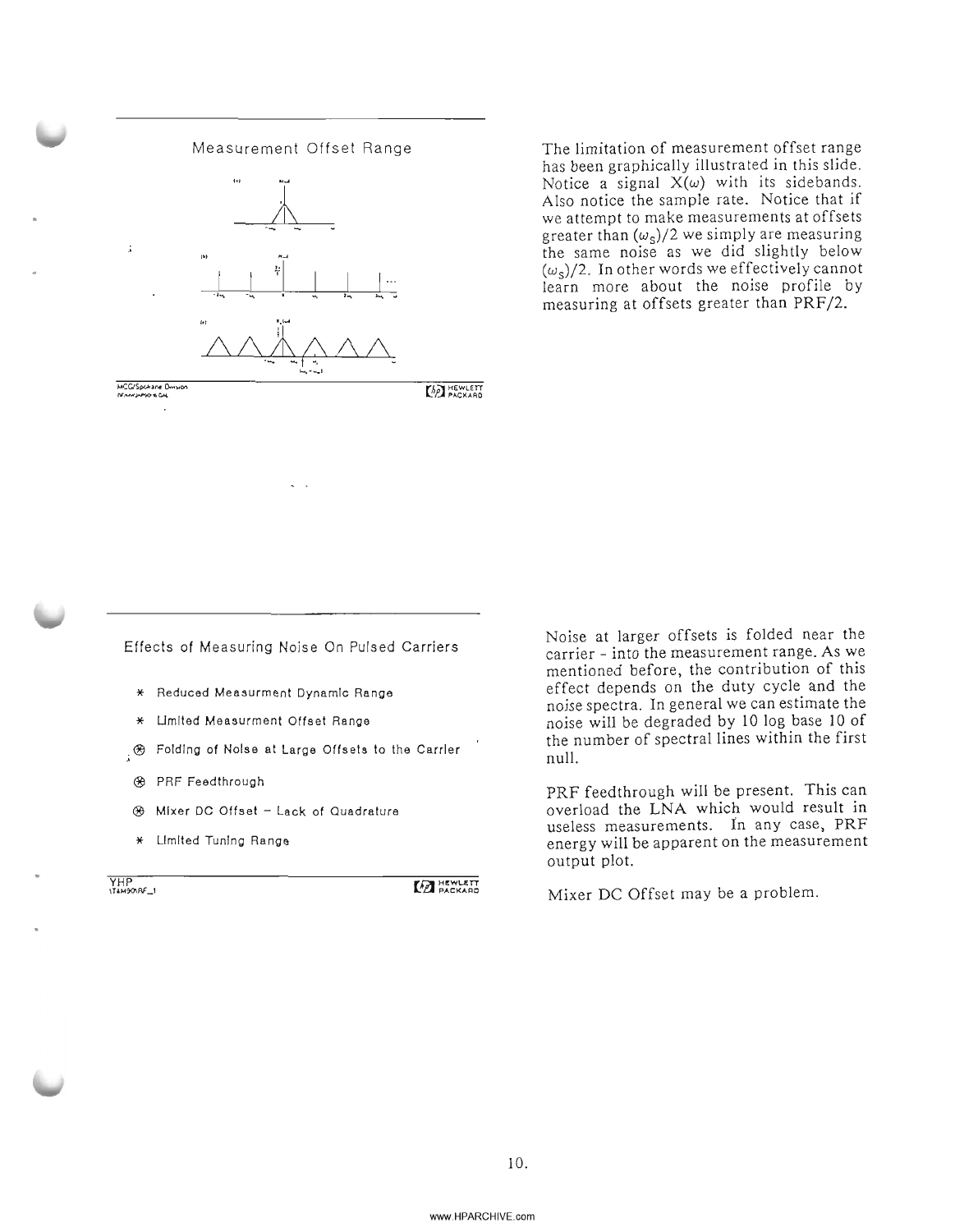

**MCCtSPOk.)M 0,...,.:"",** *Al'IO.NI,JJ.P?OIII.COAl*

**Chp HEWLETT** 

Theoretically when signals of identical frequency and a constant phase offset of 90 degrees are applied to a mixer, the mixer will produce a zero volt output. In practice, real mixers often exhibit a dc offset at this phase quadrature point. This can result from reflections and insufficient mixer balance.

The dc offset is the deviation from 0 volts when the RF and L.O. inputs are at quadrature.

This mixer DC offset can generate several problems. It can overload the LNA. On the other hand, frequently we adjust the relative phase of the mixer input signals to force the mixer output to a zero volt condition. This is often done as an indication of quadrature and to reduce the LNA input bias voltage. This can be a problem however when the DC zero output condition does not correspond to a quadrature condition. Three problems are:

- a) one, the phase detector coefficient is reduced. This reduces sensitivity, increases noise the floor, and ultimately degrades the dynamic range of the measurement system. As you can see, the phase slope is maximum at the true quadrature condition.
- b) And the second problem is increased amplitude demodulation. This occurs when quadrature is not achieved.
- c) Increased PRF feed through.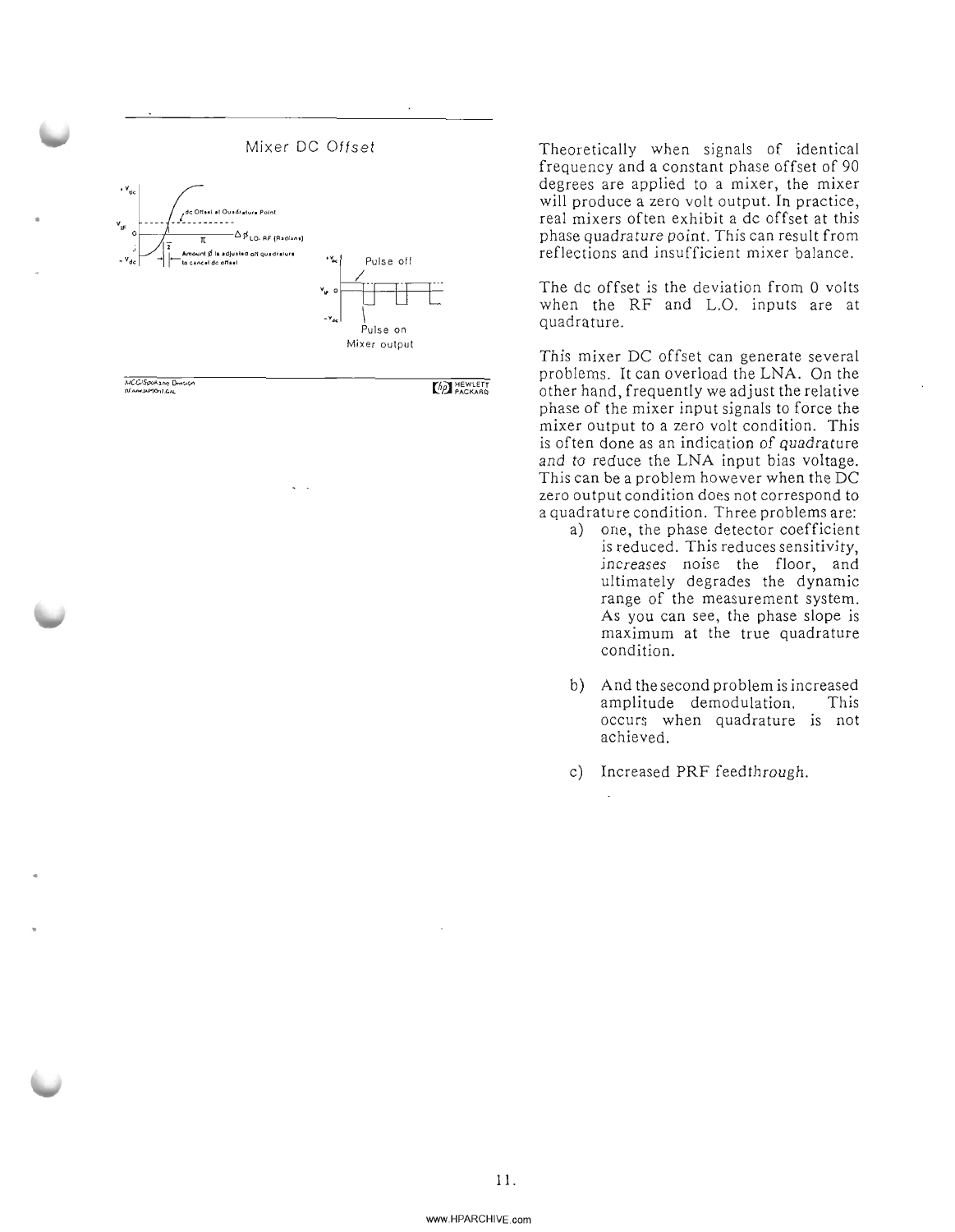#### Effects of Measuring Noise On Pulsed Carriers

- \* Reduced Measurment Dynamic Range
- \* Limited Measurment Offset Range
- Folding of Noise at Large Offsets to the Carrier
- \* PRF Feedthrough
- \* Mixer DC Offset Lack of Quadrature
- @ Limited Tuning Range

YHP<br>ITAM901AF\_1

**MA HEWLETT** 

The final problem that I would like to talk about is limited tuning range. Two factors must be considered:

- a) The phase detector coefficient is reduced by the pulse duty cycle. This reduces the loop bandwidth of the control loop that holds the mixer in a phase quadrature condition. To compensate for this, the Peak Tuning Range (PTR) can be adjusted by inserting gain in the feedback loop.
- b) The control loop bandwidth must be smaller than the PRF rate in order to maintain stability and a linear condition.

Tuning Range vs. PRF (Absolute Measurements)

Peak Tuning Range < PRF/2

YHP<br>VT4M901RF\_3

**ED HEWLETT** 

The resulting effect is that the Peak Tuning Range must be less than the PRF/2.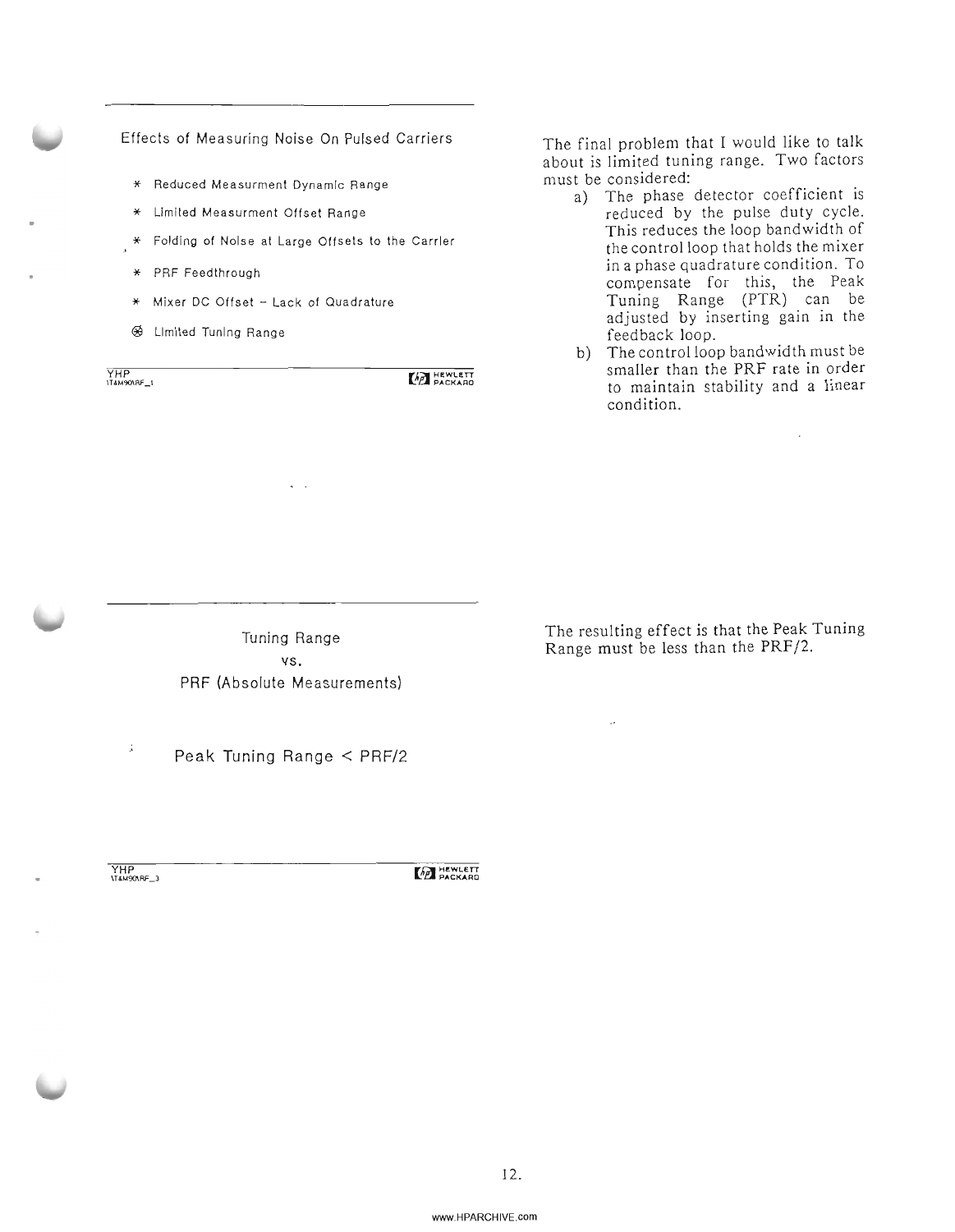



MCG/Spokane Dinsion<br>Rennumerancu

**ED HEWLETT** 

This slide shows a PARTIAL SOLUTION to some of the previously mentioned problems. This is an "absolute" noise measurement configuration. We use the term "absolute" to imply a noise measurement on a one port device. We refer to two port noise measurements as residual, in other words, the noise of the input signal is canceled and not measured in that case.

Here we have a pulsed Device Under Test. Notice in this one port absolute measurement the pulse modulator on the L.O. input. It is pulsed on at the same time as the DUT.

- This has several benefits.
	- a) By turning off the L.O. when the input pulse is not present, the generation of a DC offset voltage during the off time will not take place. Therefore a more accurate phase quadrature condition is maintained.
	- b) Furthermore the amount of PRF feed through will be reduced.
	- c) The self demodulation of the L.O. AM noise will be eliminated during the period when the incoming signal (and L.O.) is pulsed off. This will reduce one component of the system residual noise.

The concept of pulse modulating the L.O. is also applicable to Pulsed Residual Measurements. Notice the 2 port DUT and the common signal source and the pulse modulators. Again the benefit of pulsing both ports is reduced L.O. noise contribution, reduced PRF feedthrough problems and a smaller DC offset situation.

By using these techniques it is possible to make absolute measurements down to duty cycles of 5 % and residual measurements to 1 % duty cycle.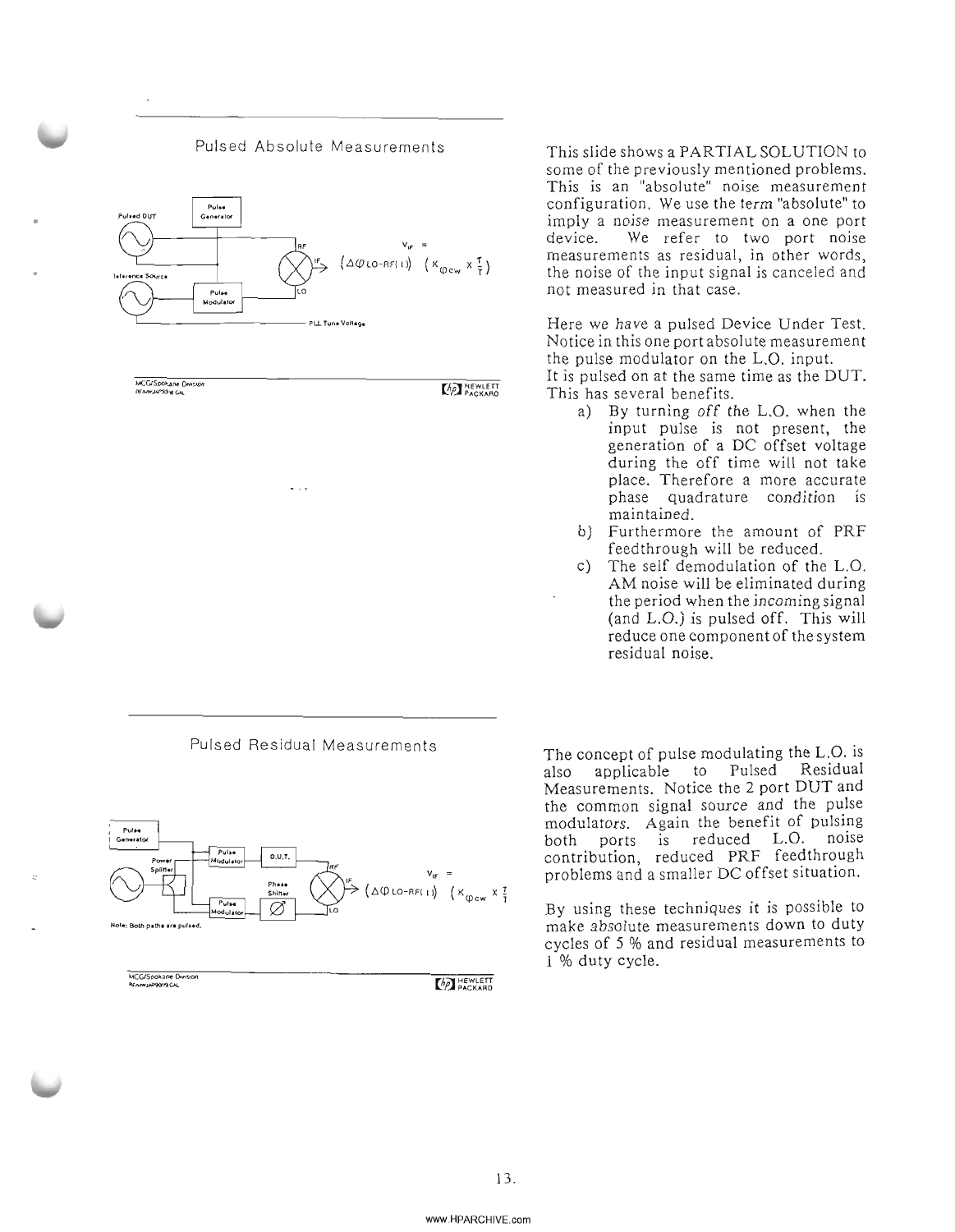

•

Lets examine PRF feed through for a moment. As was mentioned before, excessive PRF transients or feedthrough will overload the LNA. This feed through may be the result of sampling in the presence of excessive mixer DC offset. Or it may be the result of actual phase transients occurring on either the measured signal or the L.O. near the times of amplitude transitions. PRF feed through can also result from insufficient port-to-port mixer isolation.

This HP3048 block diagram will be helpful in the PRF feed through discussion. Notice the inputs, mixer, low pass filter, and phase locking circuitry. Also notice the AUX Monitor output. This, along with a wideband oscilloscope can be used to observe the phase detector output and determine if the LNA is overloaded. If the LNA is overloaded, it can be bypassed with internal switches.

The HP 3048 phase noise measurement system also includes a phase transient detector at the LNA output. It is used to automatically bypass the LNA if predetermined PRF levels are detected. When the LNA is bypassed, system sensitivity and dynamic range is reduced.

Since the "AUX Monitor" port follows the LNA one can also determine if the LNA is saturating. When making measurements in the PULSED MODE, it is possible to override the effect of the PRF detector and manually switch the LNA "IN" or "OUT". If the saturation is not occurring during a significant portion of the ON period it may be advisable to .use the LNA.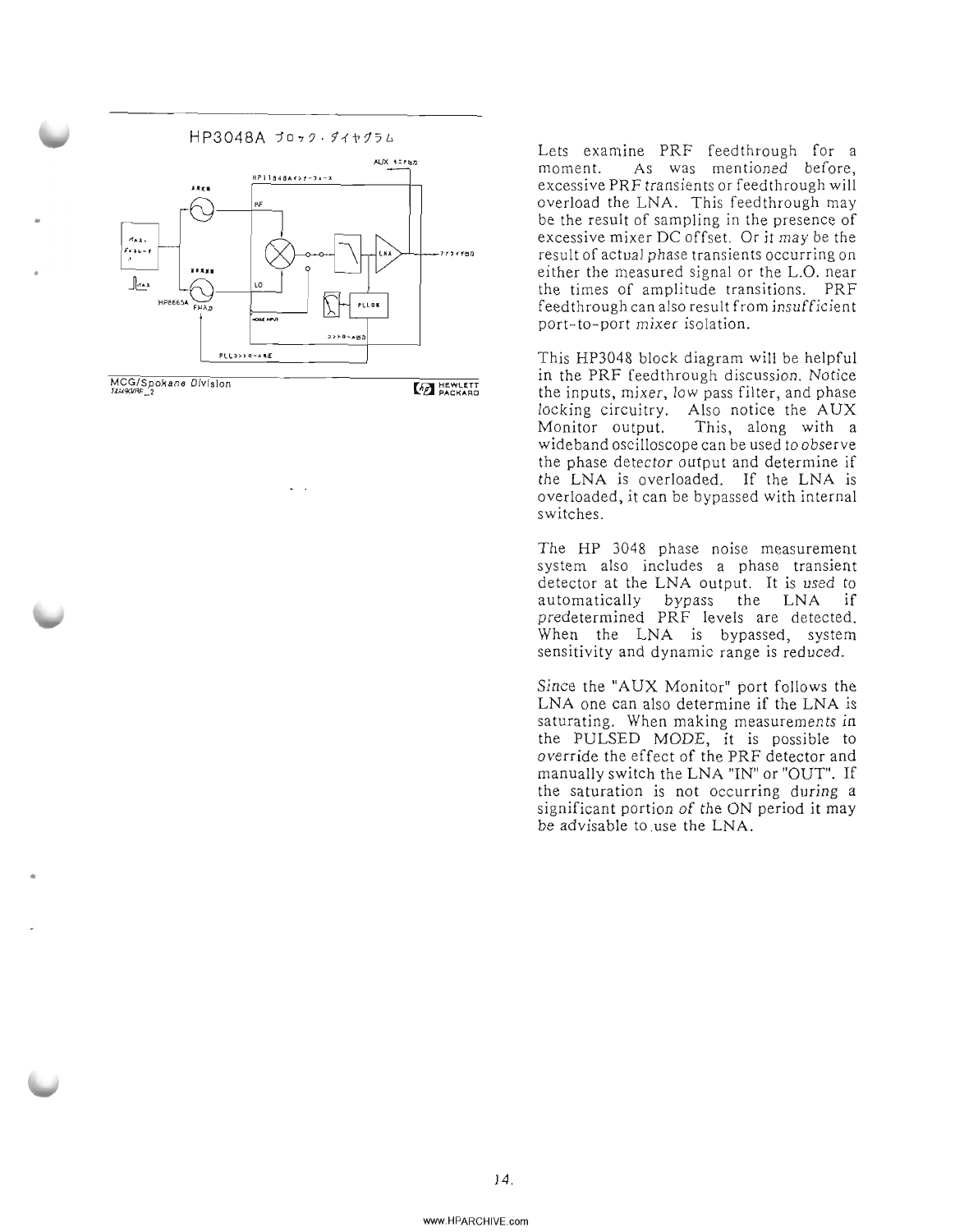

This slide shows the maximum limit of phase transients for acceptable measurements. If phase transients exceed .2 radians for more than 10% of the pulse, the measurement accuracy may be degraded.

PRF Filtering



A PRF filter can be used to reduce PRF feedthrough. In this case it is placed between the mixer output and the LNA input. If a filter is required, chose one that has a 3 dB cutoff frequency approximately equal to PRF/2 and has at least 60 dB of attenuation at 2 times the PRF.

MCG/Spokane Division **AV HAPPORT CA** 

 $[h]$ 



When a PRF filter is required, an external phase detector must be used since there is no direct access to the output of the internal phase detector.

Notice the "Noise Input" port. It is use when an external mixer and PRF filter are required.

Experience has shown that for many pulsed measurements, the measurement can be made without a PRF filter.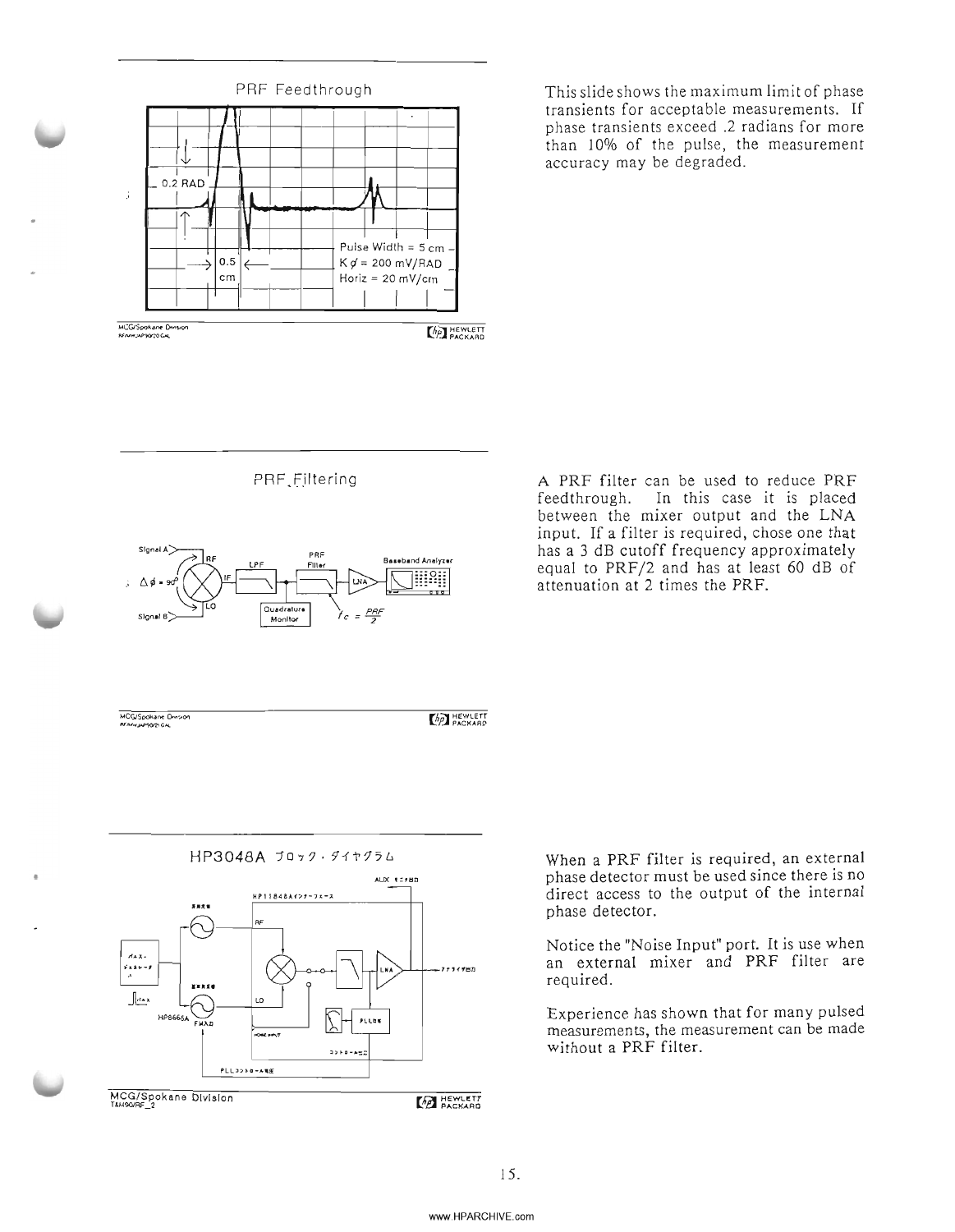# Pulsed Carrier Phase Noise Measurement

#### Agenda

- Applications
- Basics of pulsed carrIers
- Umilations with making pulsed measurements
	- · Recommended hardwere conligurations
	- 3048A and 11729C capabilities
	- Summary

**4CG/Spokane Division** 

**EMPLET** HEWLETT

Recommended Configuration for Absolute Measurements If PRF Filter is Required



• Recommended Configuration. for Residual Measurements If PRF Filter is Required For residual measurements that require a



Now lets look at the recommended hardware configurations for a number of measurements.

For absolute measurements that require a<br>PRF filter, this configuration is this configuration is recommended.

PRF filter, use this configuration.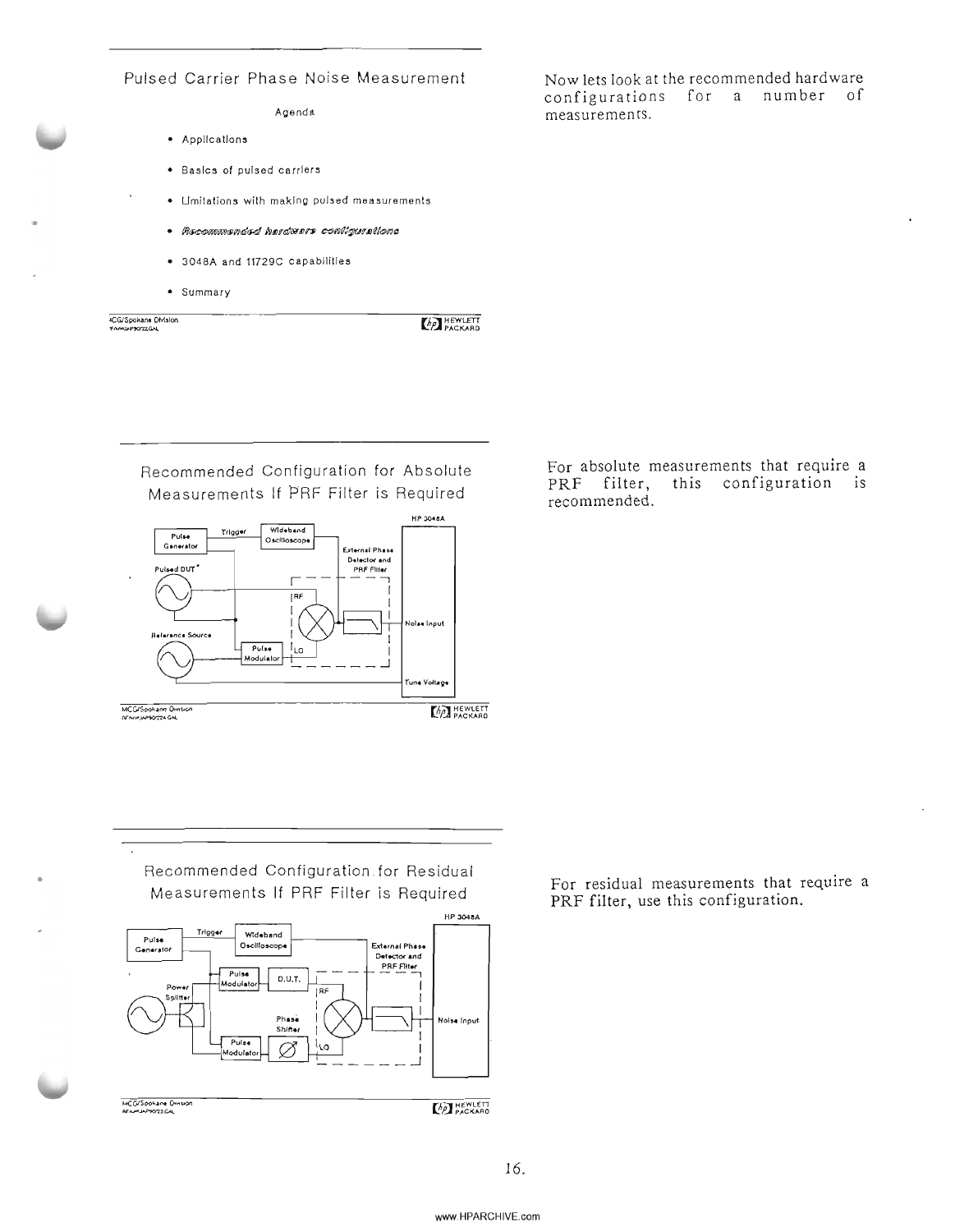

Recommended Configuration for Residual

Measurements If no PRF filter is required, use this configuration for residual measurements.

Pulsed Carrier Phase Noise Measurement

 $\ddotsc$ Agenda

- Applications
- Basics of pulsed carriers
- Limitations with making pulsed measurements
- Recommended hardware configurations
- · SOOSA and 11729C capabilities
- Summary

MCG/Spokane DMsion **REMOKLAPSOZICAL** 

**CONTRACKARD** 

• Noise Floor Using an HP 8663A as the Source



The measurement system noise floor can be evaluated with this measurement set up.

Now we will look at the HP3048A and HP11729C capabilities.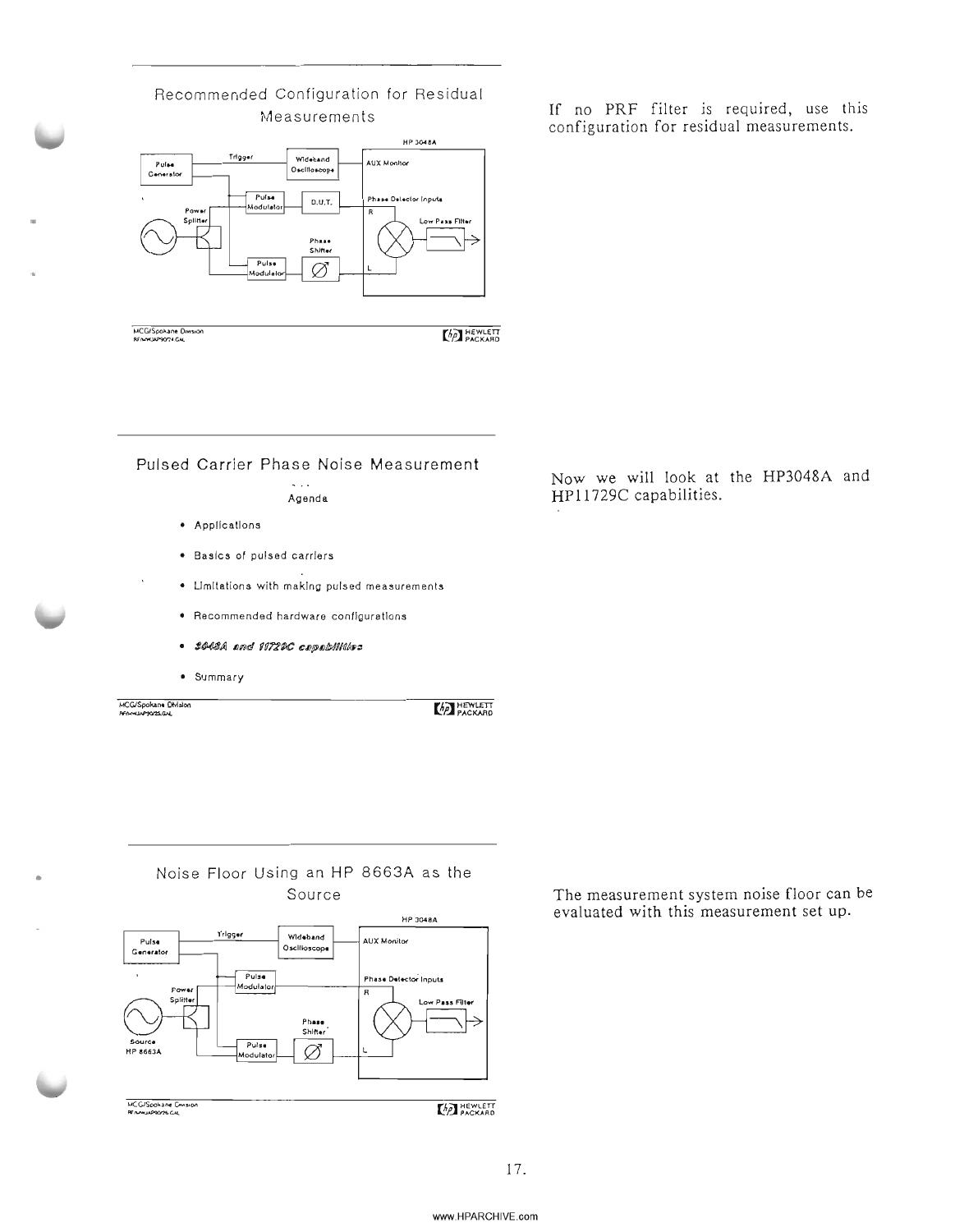

Notice the -140 dBC floor, even with a 10% duty cycle. The PRF is 20kHz. Useful measurements can only be made to offsets  $< 10kHz.$ 

Residual Noise of HP 8447D Amplifier



MCG/Spokane Dwsuon<br>NGC/Spokane Dwsuon

 $\bar{z}$ 

**CAP HEWLETT** 



This configuration is being used to measure the pulsed residual noise of an HP 8447D amplifier.

Here are the results of the measurement.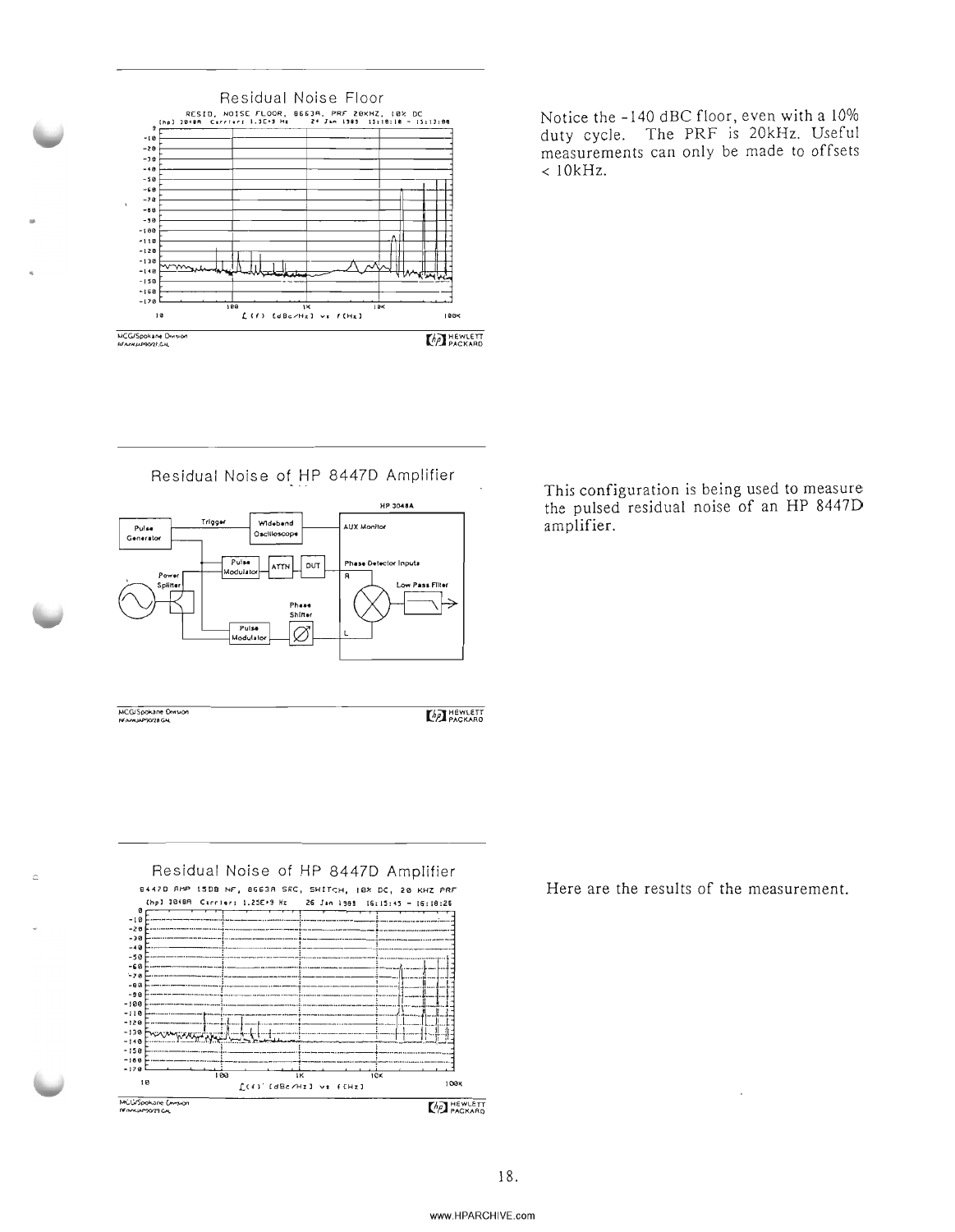

This is the recommended configuration for absolute measurements of pulsed sources.

This configuration was used to measure the noise quality of a pulsed HP 8663A signal generator.



Here are the results of the measurement. Notice the noise floor at 1 to 10 Khz offset is about 10 dB higher than in a non pulsed For offsets  $\langle 100 \rangle$  Hz the application. performance is about the same as non-pulsed measurements.



The HP11729C is a low noise down converter that can be used for making absolute measurements. It uses a 640 MHz reference to convert incoming microwaves down to a frequency range of 5 to 1280 MHz. The 8662 is used for the L.O.

19.